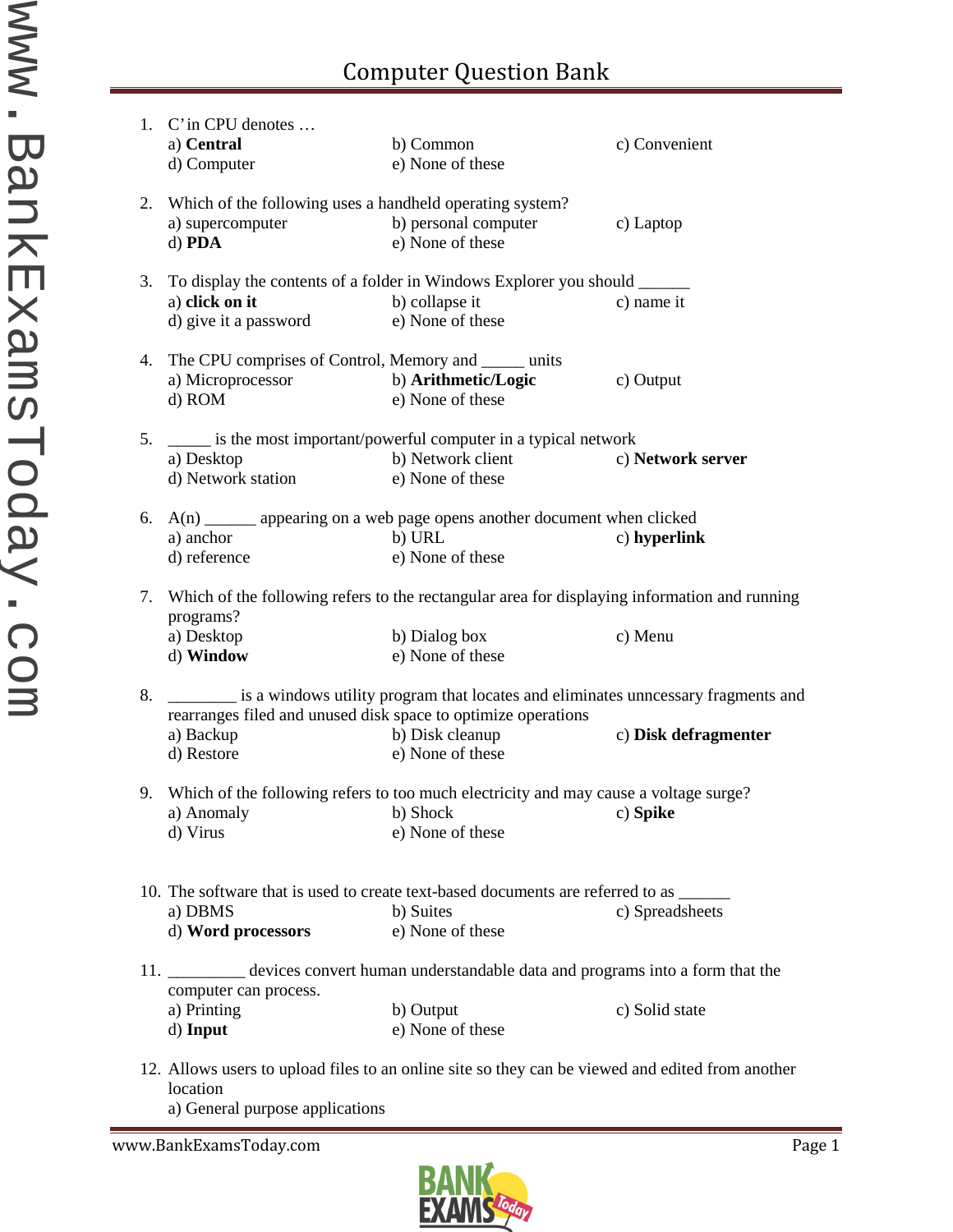13. What feature adjusts the top and bottom margins so that the text is centered vertically on the printed page? a) **Vertical justifying** b) Vertical adjusting c) Dual centering d) Horizontal centering e) None of these 14. Which of these is not a means of personal communication on the internet? a) Chat b) Instant messaging c) **Instanotes** d) Electronic mail e) None of these 15. What is the overall term for creating editing, formatting, storing, retrieving and printing a text document? a) **Word processing** b) Spreadsheet design c) Web design d) Database management e) None of these 16. Fourth generation mobile technology provides enhanced capabilities allowing the transfer of both data, including full-motion video, high-speed internet access, and video conferencing. a) video data and information b) **voice and non-voice** c) music and video d) video and audio e) None of these 17. \_\_\_\_\_\_\_ is a form of denial of service attack in which a hostile client repeatedly sends SYN packets to every port on the server using fake IP addresses. a) **Cybergaming crime**

b) Memory shaving

b) **Microsoft Outlook** c) Web-hosted technology

d) Office live e) None of these

- c) Syn flooding
- d) Software piracy
- e) None of these
- 18. Which of these is a point and draw device?
	- a) **Mouse** b) Scanner c) Printer d) CD-ROM e) None of these
- 19. A set of rules for telling the computer what operations to perform is called a
	- a) procedural language
	- b) structures
	- c) natural language
	- d) **programming language**
	- e) None of these
- 20. A detailed written description of the programming cycle and the program, along with the test results and a printout of the program is called

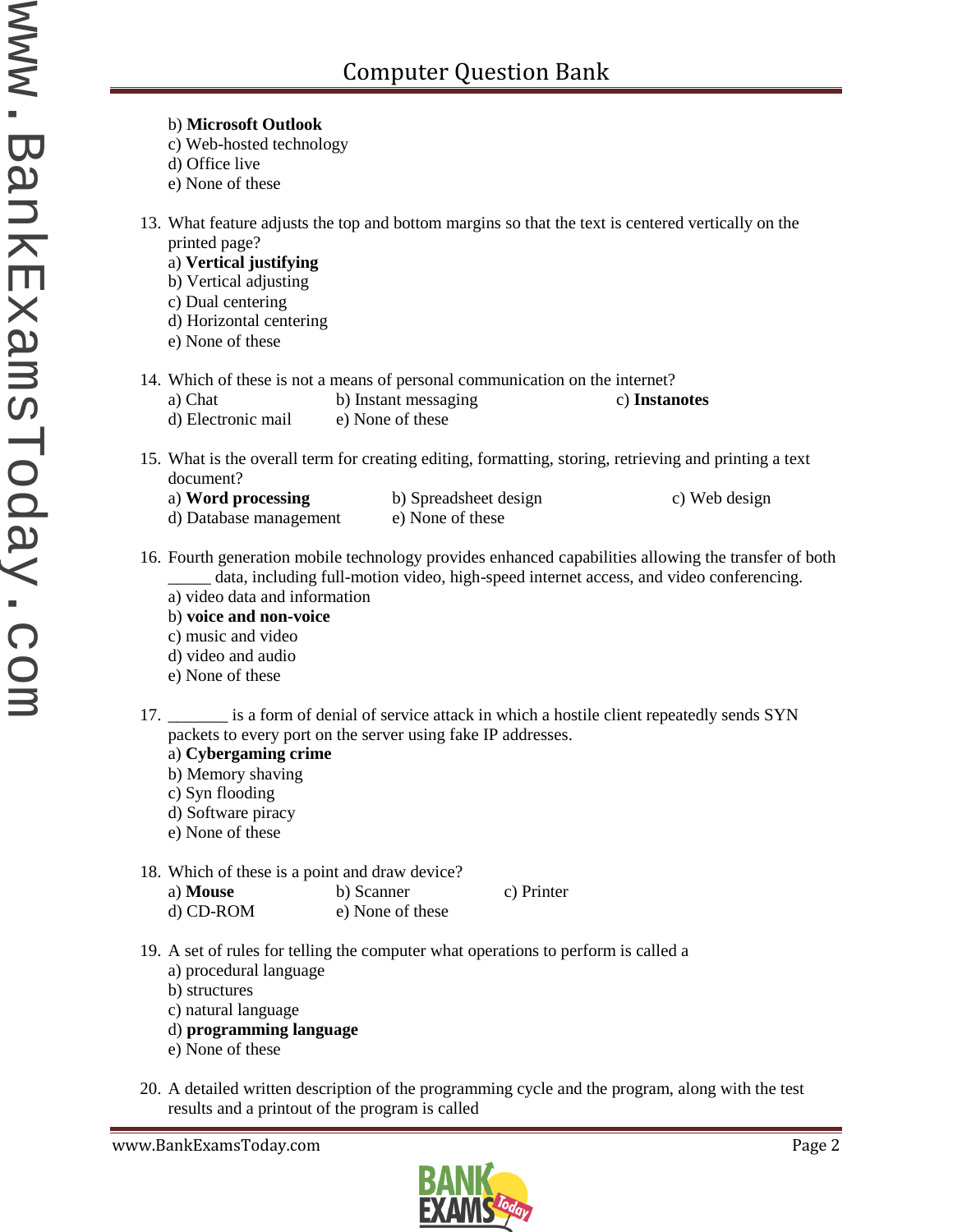- a) **documentation**
- b) output
- c) reporting
- d) spec sheets
- e) None of these
- 21. Forms that are used to organize business data into rows and coloumns are called
	- a) transaction sheets
	- b) registers
	- c) business forms
	- d) **spread sheets**
	- e) None of these
- 22. In power point, the header and footre button can be found on the insert tab in what group? a) Illustrations group
	- b) Object group
	- c) **Text group**
	- d) Tables group
	- e) None of these
- 23. A(n) \_\_\_\_\_\_ is a set of programs designed to manage the resources of a computer, including starting the computer, managing programs, managing memory and coordinating tasks between input and output devices.
	- a) application suite
	- b) compiler
	- c) input/output system
	- d) **operating system**
	- e) None of these
- 24. A typical slide in a slide presentation would not include
	- a) photo images charts, and graphs
	- b) graphs and clip art
	- c) **clip art and audio clips**
	- d) full motion video
	- e) None of these
- 25. The PC productivity tool that manipulates data organized in rows and coloumn is called a a) **spreadhsheet**
	- b) word processing document
	- c) presentation mechanism
	- d) database record manager
	- e) None of these
- 26. In the absence of parentheses, the order of operation is
	- a) exponentiation, addition of subtraction, muliplication of division
	- b) addition or subtraction, multiplication or division, exponentiation
	- c) multiplication or division, exponenitation, addition or subtraction
	- d) **exponentiation, multiplication or division, addition of subtraction**
	- e) None of these

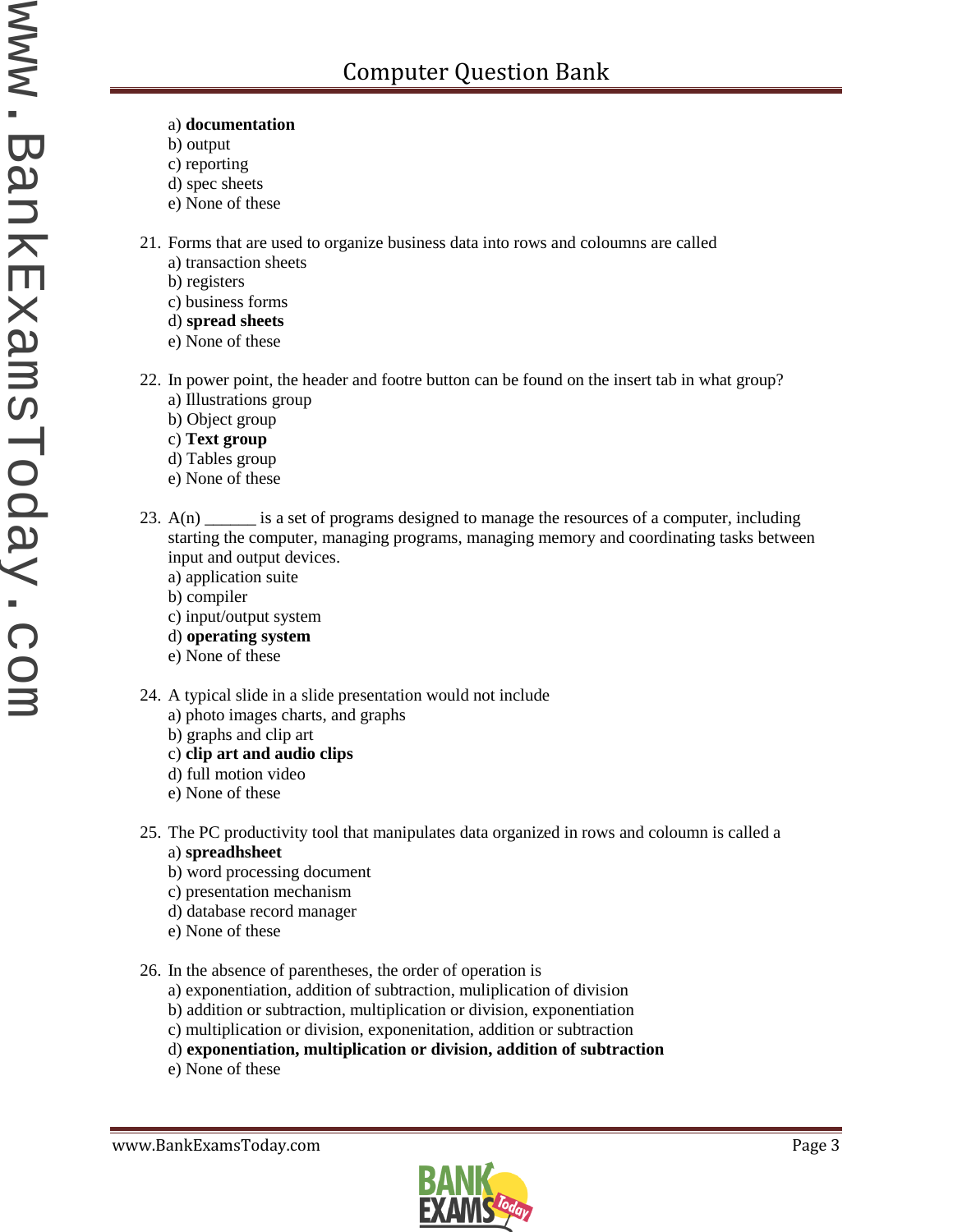- 27. To find the Paste Special option, you use the clipboard group on the \_\_\_\_\_\_\_ tab of power point a) Design b) Slide show c) Page layout d) **Home** e) None of these 28.  $A(n)$  program is one that is ready to run and does not need to be altered in any way.<br>a) Interpreter b) High level c) Compiler a) Interpreter b) High level d) **Executable** e) None of these 29. Usually downloaded into folders that hold temporary internet files, \_\_\_\_\_ are written to your computer's hard disk by some of the websites you visit. a) anonymous files b) behaviour files c) banner ads d) **cookies** e) None of these 30. What is the easiest way to change the phrase, revenues, profits, gross margin, to read revenues, profits, and gross margin? a) **Use the insert mode, position the cursor before the g in the gross, then type the word and followed by a space** b) Use the insert mode, position the cursor after the g in gross, then type the word and followed by a space c) Use the overtype mode, position the cursor before the g in gross, then type the word and followed by a space d) None of these 31. A program either talk or music, that is made available in digital format for automatic download over the internet is called a a) Wiki b) Broadcast c) Vodcast d) **Blog** e) None of these 32. Which power point view displays each slide of the presentation as a thumbnail and is useful for rearranging slides? a) **Slide sorter** b) Slide show c) Slide master d) Notes page e) None of these 33. Different components on the motherboard of a PC unit are linked together by se ts of parallel electrical conducting lines. What are these lines called? a) Conductors b) **Buses** c) Connectors d) Consecutives e) None of these 34. What is the name given to those applications that combine text, sound, graphics, motion video, and/or animation? a) Motionware b) Anigraphics c) Videoscapes d) **Multimedia** e) None of these
- 35. A USB communication device that supports data encryption for secure wireless communication for notebook users is called a
	- a) **USB wireless network adapter**
	- b) wireless switch

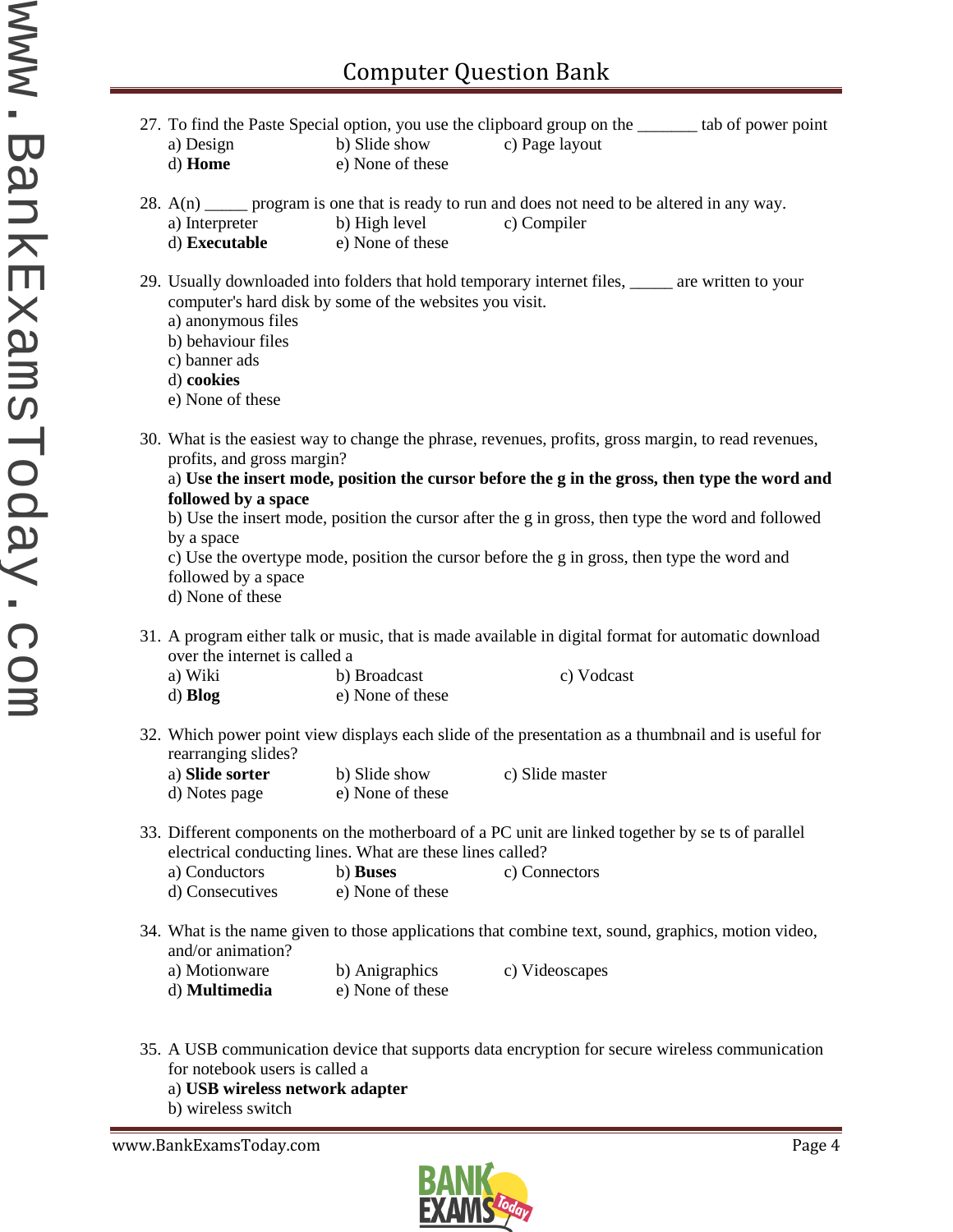- c) wireless hub
- d) router
- e) None of these

36.  $A(n)$  \_\_\_\_\_ language reflects the way people think mathematically.

- a) cross-platform programming
- b) 3GL business programming
- c) event driven programming
- d) **functional**
- e) None of these

37. When entering text within a document, the Enter key is normally pressed at the end of every a) Line b) **Sentence** c) Paragraph d) Word e) None of these

- 38. When a real time telephone call between people is made over the Internet using computers, it is called
	- a) a chat session
	- b) an e-mail
	- c) an instant message
	- d) **internet telephony**
	- e) None of these
- 39. Which of the following is the first step in sizing a window?
	- a) **Point to the title bar**
	- b) Pull down the view menu to display the toolbar
	- c) Point to any corner or border
	- d) Pull down the view menu and change to large icons
	- e) None of these
- 40. Which of the following software could assist someone who cannot use their hands for computer input?
	- a) Video conferencing
	- b) **Speech recognition**
	- c) Audio digitizer
	- d) Synthesizer
	- e) None of these
- 41. \_\_\_\_\_\_ a document means the file is transferred from another computer to your computer
	- a) Uploading
	- b) **Really Simple Syndication**
	- c) Accessing
	- d) Downloading
	- e) None of these
- 42. Which computer memory is used for storing programs and data currently being processed by the CPU?
	- a) Mass memory
	- b) **Internal memory**
	- c) Non-volatile memory
	- d) PROM

www.BankExamsToday.com **Page 5** 

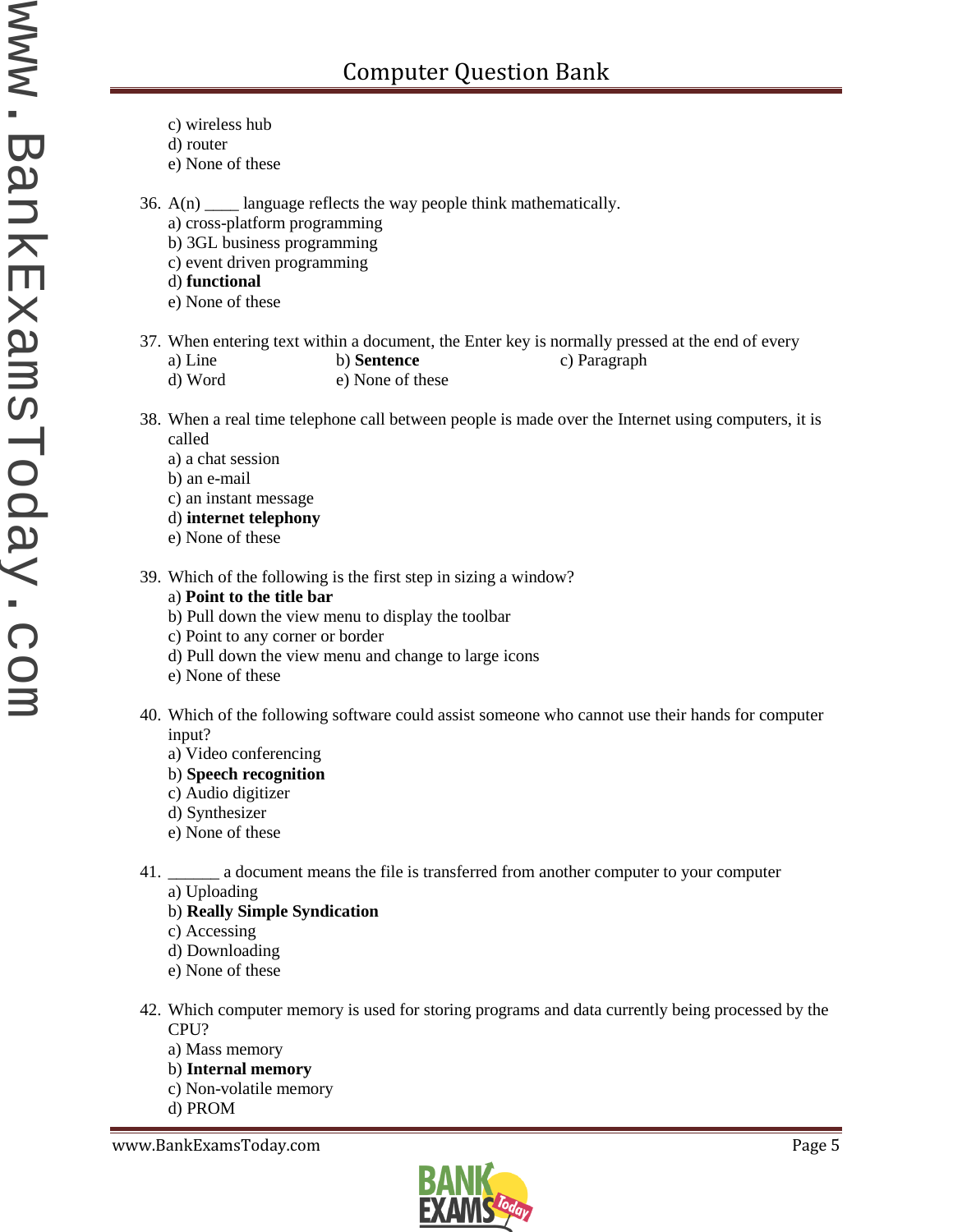- e) None of these
- 43. Computers that control processes accept data in a continuous
	- a) data traffic pattern
	- b) data highway
	- c) **infinite loop**
	- d) feedback loop
	- e) None of these

## 44. What refers to a set of characters of a particular design?

- a) Keyface b) Formation c) **Calligraph**
- d) Stencil e) None of these
- 45. \_\_\_\_\_\_ is used by public and private enterprises to publish and share financial information with each other and industry analysis across all computer platforms and the Internet.
	- a) Extensible Markup Language
	- b) **Extensible Business Reporting Language**
	- c) Enterprise Application Integration
	- d) Sales Force Automation Software
	- e) None of these
- 46. Which part of the computer is used for calculating and comparing?
	- a) **ALU** b) Control unit c) Disk unit
	- d) Modem e) None of these
- 47. The method of Internet access that requires a phone line, but offers faster access speeds than dial up is the \_\_\_\_\_ connection.
	- a) cable access
	- b) satellite access
	- c) fiber-optic service
	- d) **modem**
	- e) None of these
- 48. \_\_\_\_ software creates a mirror image of the entire hard disk, including the operating system, applications, files and data.
	- a) Operating system
	- b) **Backup software**
	- c) Utility programs
	- d) Driver imaging
	- e) None of these
- 49. What is a URL?
	- a) A computer software program
	- b) A type of programming object
	- c) **The address of a document or page on the World Wide Web**
	- d) An acronym for Unlimited resources for Learning
	- e) None of these
- 50. What is the significance of a faded (dimmed) command in a pull-down menu?
	- a) The command is not currently accessible
	- b) A dialog box appears if the command is selected

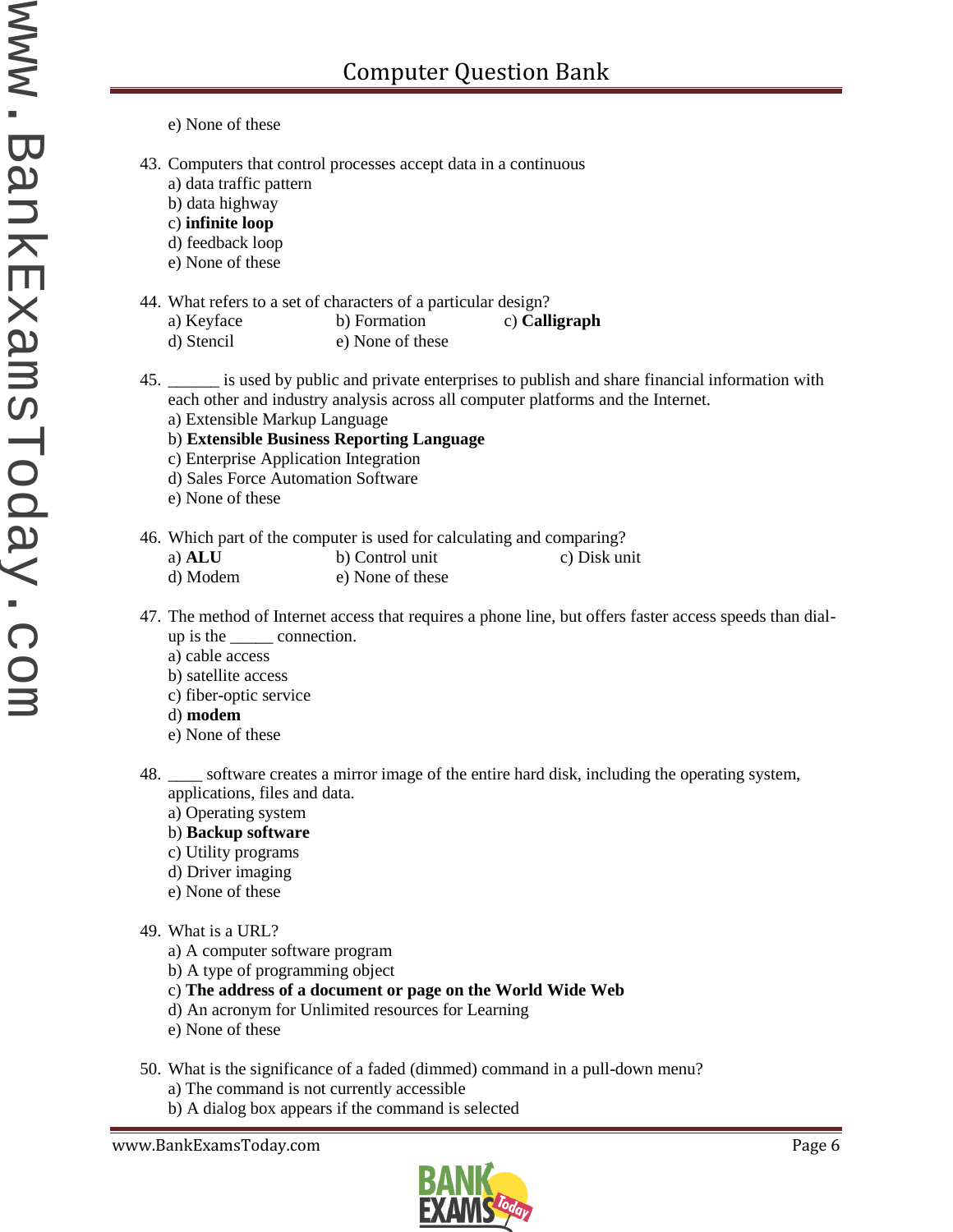- c) A help window appears if the command is selected
- d) **There are no equivalent keystrokes for the particular command**
- e) None of these
- 51. Your business has contracted with another company to have them host and run an application for your company over the Internet. The company providing this service to your business is called an a) Internet service provider
	- b) Internet access provider
	- c) Application service provider
	- d) **Outsource agency**
	- e) None of these
- 52.  $A(n)$  allows you to access your e-mail from anywhere.
	- a) forum b) **webmail interface** c) message board
	- d) weblog e) None of these
- 53. Which of the following would you find on Linkedin?
	- a) Games b) **Connections** c) Chat
	- d) Applications e) None of these

54. \_\_\_\_\_\_\_\_ is a technique that is used to send more than one call over a single line.

- a) Digital transmission
- b) Infrared transmission
- c) Digitizing
- d) **Multiplexing**
- e) None of these
- 55. The search companion can
	- a) **locate all files containing a specified phrase**
	- b) restrict its search to a specified set of folders
	- c) locate all files containing a specified phrase and restrict its search to a specified set of folders d) cannot locate all files containing a specified phrase or restrict its search to a specified set of folders
	- e) None of these
- 56. Which of the following cannot be part of an e-mail address?
	- a) Period b) At sign c) **Space** d) Underscore e) None of these
- 57. Which of the following must be contained in a URL?
	- a) A protocol identifier
	- b) The letters www.
	- c) The unique registered domain name
	- d) **www.and the unique registered domain name**
	- e) None of these
- 58. Which of the following information systems focuses on making manufacturing processes more efficient and of higher quality?
	- a) **Computer aided manufacturing**

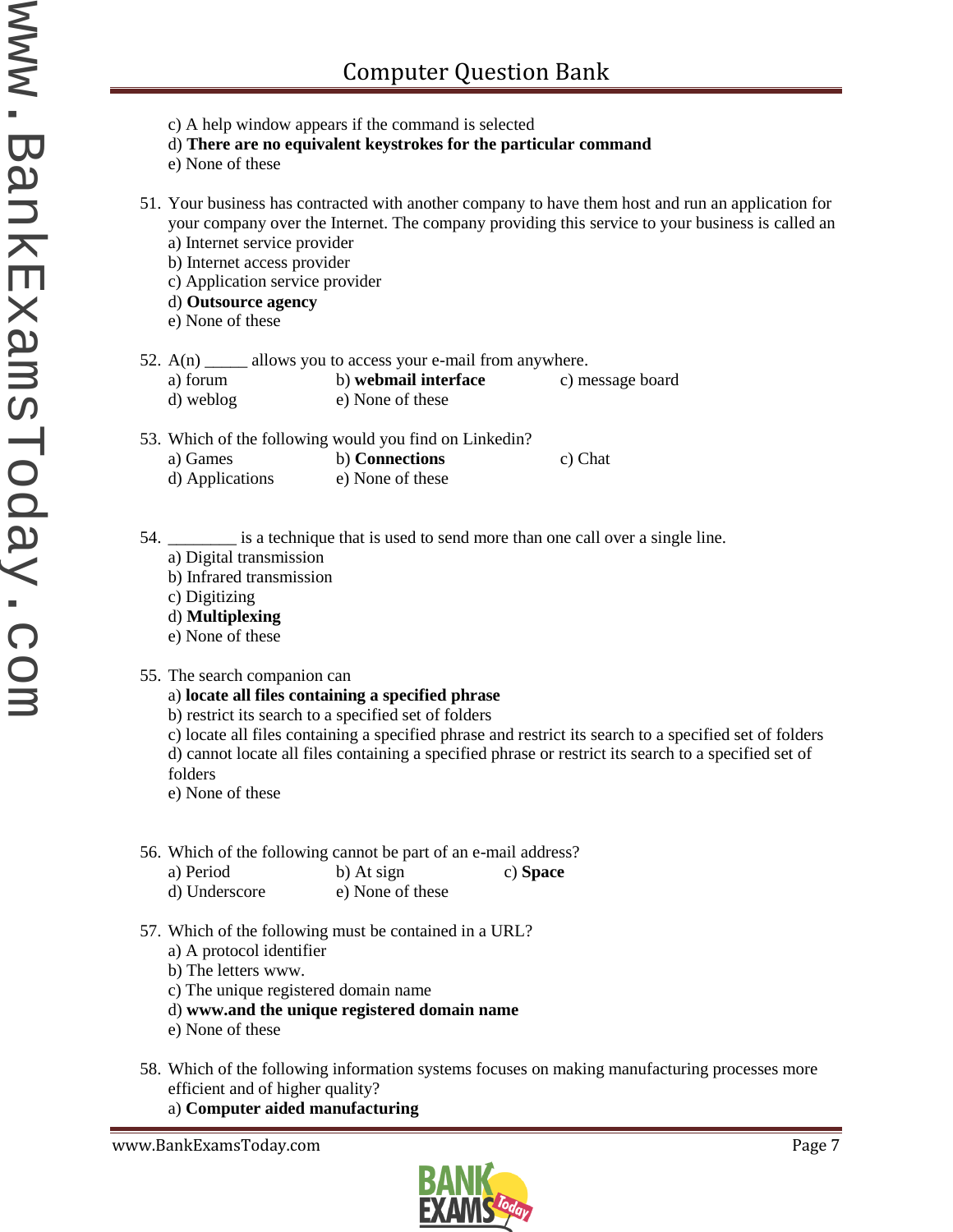- b) Computer integrated manufacturing
- c) Computer aided software engineering
- d) Computer aided system engineering
- e) None of these
- 59. A mistake in an algorithm that causes incorrect results is called a
	- a) logical error
	- b) **syntax error**
	- c) procedural error
	- d) compiler error
	- e) None of these
- 60. A device for changing the connection on a connector to a different configuration is
	- a) a converter
	- b) a competent
	- c) an attachment
	- d) **an adapter**
	- e) None of these
- 61. To navigate to a new web page for which you know the URL, type that URL in the browser's … and press Enter
	- a) **Address bar**
	- b) Domain bar
	- c) Address button
	- d) Name button
	- e) None of these
- 62. The CPU also called the … when talking about PCs, does the vast majority of the processing for a computer.
	- a) Macroprocessor
	- b) RAM
	- c) Memory system
	- d) **microprocessors**
	- e) None of these
- 63. A computer's type, processor and operating system define its …
	- a) Brand b) Size c) Platform
	- d) **Speed** e) None of these
- 64. A kiosk

a) is data organised and presented in a manner that has additional value beyond t he value of the data itself

b) combines microscopic electronic components on a single integrated circuit that processes bits according to software instructions

c) **is a computer station that provides the public with specific and useful information and service**

- d) describes a computer's type, processor, and operating system
- e) None of these
- 65. The part of the CPU that accesses and decodes programme instructions, and coordinates the flow of data among various system components is the

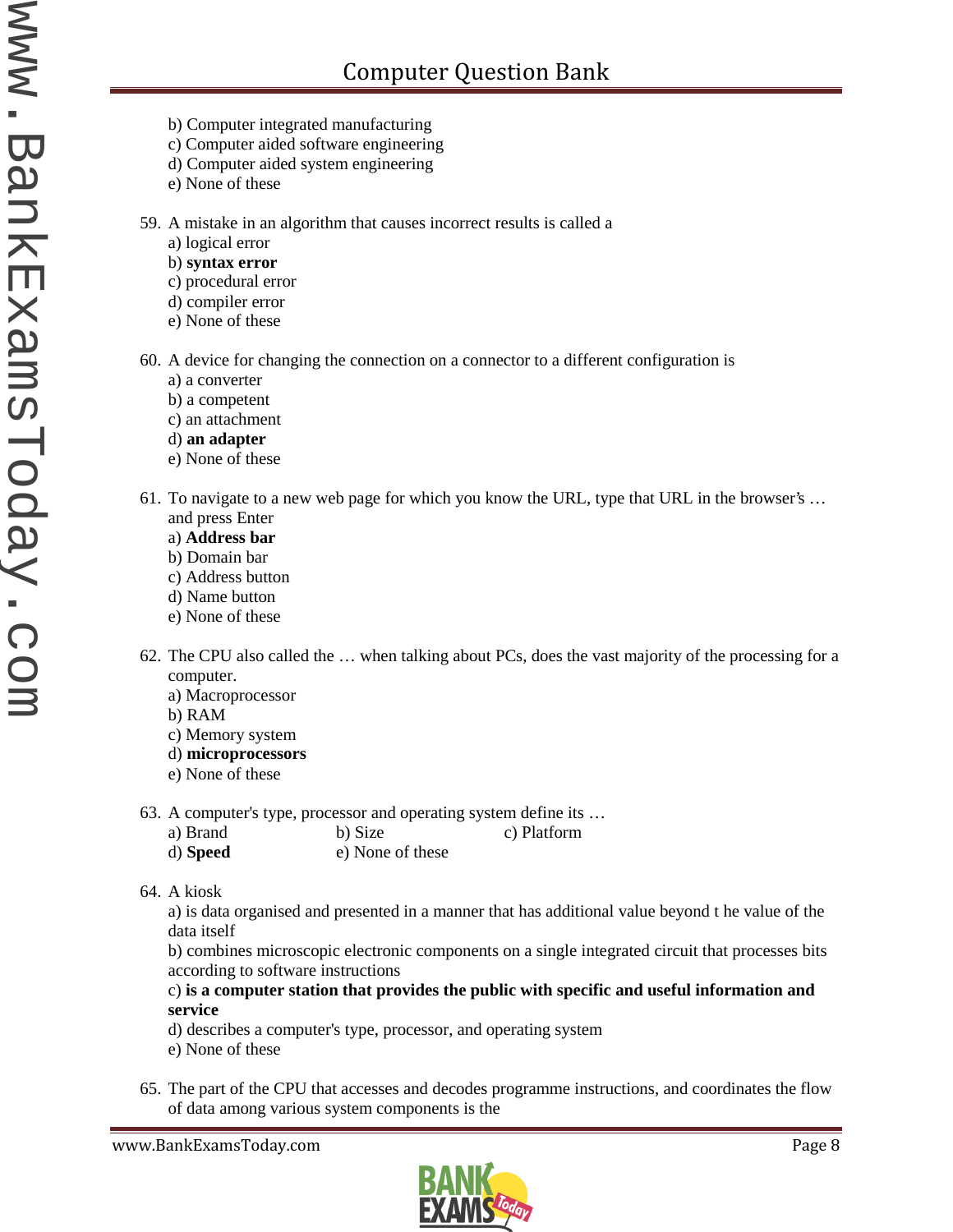| a) ALU<br>d) Motherboard                                                                                                                                                                                                                                                                                                                 | b) Control unit<br>e) None of these | c) Megabertz                                                                                                    |  |  |
|------------------------------------------------------------------------------------------------------------------------------------------------------------------------------------------------------------------------------------------------------------------------------------------------------------------------------------------|-------------------------------------|-----------------------------------------------------------------------------------------------------------------|--|--|
| 66. Computer programs are written in a high level programming language, however, the human<br>readable version of a program is called<br>a) cache<br>b) instruction set<br>c) source code<br>d) word size<br>e) None of these                                                                                                            |                                     |                                                                                                                 |  |  |
| 67. What is the difference between a CD-ROM and a CD-RW?<br>a) They are the same just two different terms used by different manufacturers<br>b) A CD-ROM can be written to and a CD-RW cannot<br>c) A CD-RW can be written to, but a CD-ROM can only be read from<br>d) A CD-ROM holds more information than a CD-RW<br>e) None of these |                                     |                                                                                                                 |  |  |
| 68. What is the term for how words will appear on a page?<br>a) Text formatting<br>b) Character formatting<br>c) Point size<br>d) Typeface<br>e) None of these                                                                                                                                                                           |                                     |                                                                                                                 |  |  |
| a) Pulling<br>d) Transfering                                                                                                                                                                                                                                                                                                             | b) Pushing<br>e) None of these      | 69. The process of a computer receiving information form a server on the Internet is known as<br>c) Downloading |  |  |
| a) Subject<br>$d)$ CC                                                                                                                                                                                                                                                                                                                    | $b)$ To<br>e) None of these         | 70. When sending an e-mail, the  line describe the contents of the message<br>c) Contents                       |  |  |
| 71. All the deleted files go to<br>a) Recycle bin<br>d) My computer                                                                                                                                                                                                                                                                      | b) Task bar<br>e) None of these     | c) Tool bar                                                                                                     |  |  |
| 72. You organise files by storing them in<br>a) Archives<br>d) Lists                                                                                                                                                                                                                                                                     | b) Folders<br>e) None of these      | c) Indexes                                                                                                      |  |  |
| a) Web browser<br>$d)$ Link                                                                                                                                                                                                                                                                                                              | b) Website<br>e) None of these      | 73. A website address is a unique name that identifies a specific ____ on the web<br>c) PDA                     |  |  |
| car or your electronic thermostat<br>a) Servers<br>b) Embedded computers<br>c) Robotic computers                                                                                                                                                                                                                                         |                                     | 74. __________ are specially designed computer chips that reside inside o ther devices, such as your            |  |  |

d) Mainframes

www.BankExamsToday.com Page 9

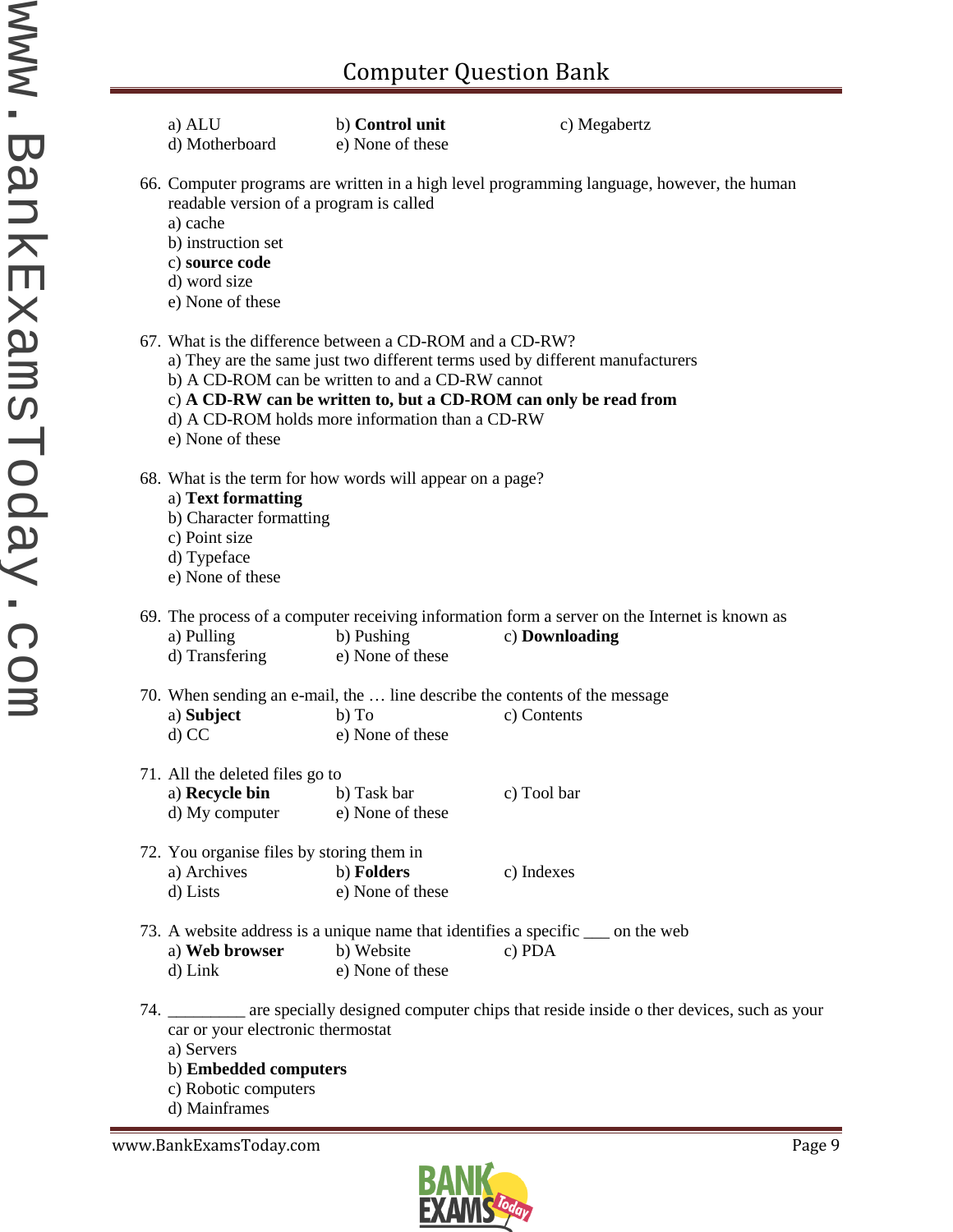e) None of these

- 75. Which of the following places the common data elements in order from smallest to largest?
	- a) Character, file, record, field, database
	- b) Character, record, field, file, database
	- c) Character, field, record, file, database
	- d) **Bit, byte, character, record, field, file, database**
	- e) None of these
- 76. Which of the following statements is false concerning file names?
	- a) Files may share the same name or the same extension but not both
	- b) Every file in the same folder must have a unique name
	- c) File extension is another name for file type
	- d) **None of these**
- 77. A disk's content that is recorded at the time of manufacture and that cannot be changed or erased by the user is
	- a) Memory only b) Write only c) **Read only** d) Run only e) None of these
		-

- 78. Distributed processing involves
	- a) solving computer component problems from a different computer
	- b) **solving computing problems by breaking them into smaller parts that are separately processed by different computers**
	- c) allowing users to share files on a network
	- d) allowing users to access network resources away from the office
	- e) None of these
- 79. The operating system determines the manner in which all of the following occurs except a) user creation of a document
	- b) **user interaction with the processor**
	- c) printer output
	- d) data displayed on the monitor
	- e) None of these
- 80. Office LANs that are spread geographically apart on a large scale can be connected using a corporate

| a) CAN | b) LAN           | c) $DAN$ |
|--------|------------------|----------|
| d) WAN | e) None of these |          |

- 81. You can keep your personal files/folders in
	- a) My folder
	- b) **My documents**
	- c) My files
	- d) My text
	- e) None of these
- 82. The primary purpose of software is to turn data into
	- a) Websites b) **Information** c) Programs
	- d) Objects e) None of these

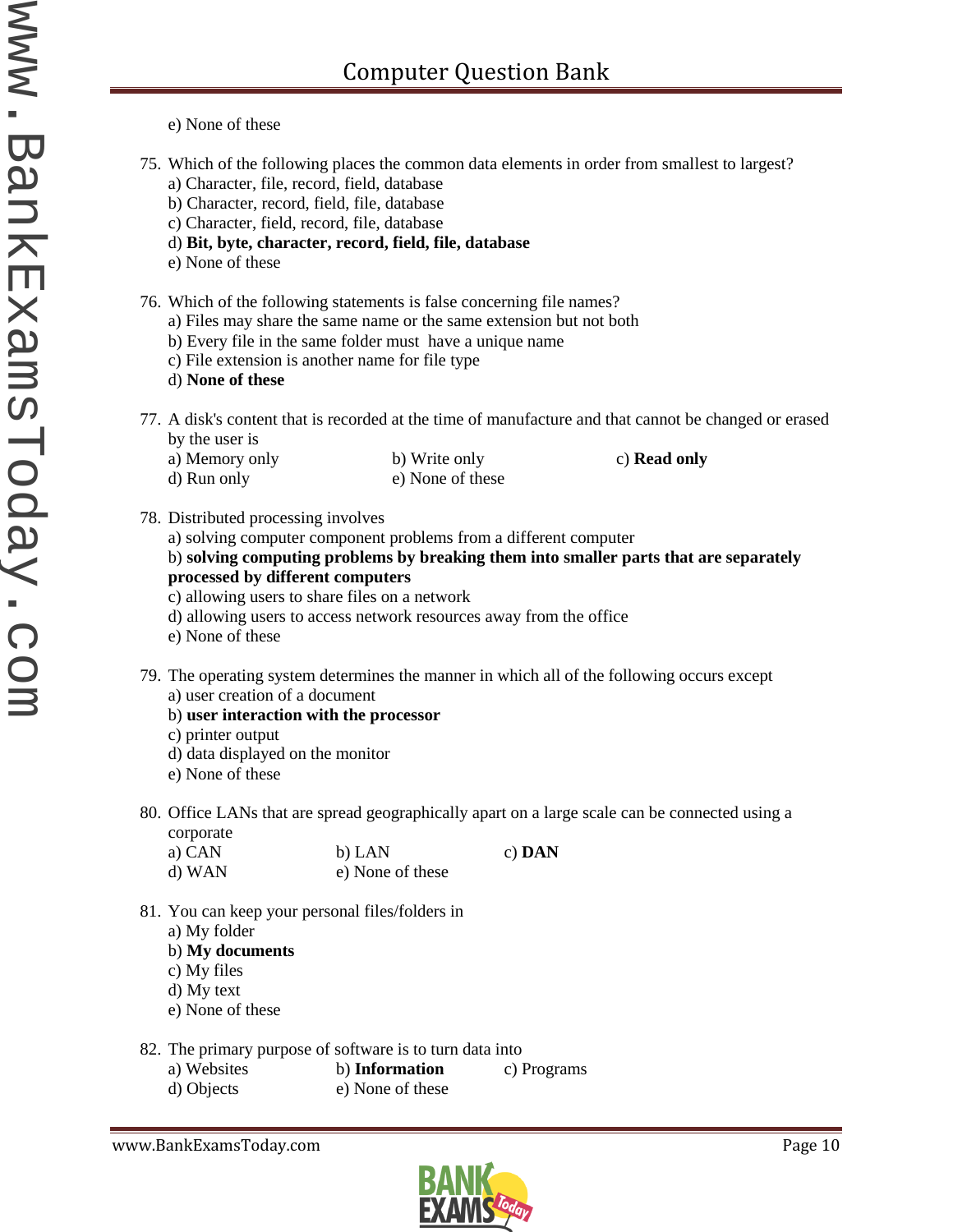- 83. A directory within a directory is called
	- a) Mini Directory
	- b) Junior Directory
	- c) Part Directory
	- d) **Sub Directory**
	- e) None of these
- 84. A compiler translates a program written in a high-level language into

## a) **Machine language**

- b) An algorithm
- c) A debugged program
- d) Java

www.BankExamsToday.com www.BankExamsToday.com

- e) None of these
- 85. When your turn on the computer, the boot routine will perform this test
	- a) RAM test
	- b) disk drive test
	- c) memory test
	- d) **power on self test**
	- e) None of these
- 86. A \_\_\_\_\_\_\_\_\_\_\_ is a unique name that you give to a file of information a) Device letter b) Folders c) File name
	- d) **File name extension** e) None of these
- 87. Hardware includes
	- a) all devices used to input data into a computer
	- b) sets of instructions that a computer runs or executes
	- c) **the computer and all the devices connected to it that are used to input and output data** d) all devices involved in processing information including the central processing unit, memory and storage
	- e) None of these
- 88. A contains specific rules and words t hat express the logical steps of an algorithm a) **Programming language** b) Syntax error c) Programming structure d) Logic chart e) None of these
- 89. The simultaneous processing of two or more programs by multiple processors is a) **multiprogramming**
	- b) multitasking
	- c) time-sharing
	- d) multiprocessing
	- e) None of these
- 90. The secret code that restricts entry to some programs

| a) Password    | b) Passport      | c) Entry code |
|----------------|------------------|---------------|
| d) Access code | e) None of these |               |

91. Computers use the \_\_\_\_\_\_\_\_ number system to store data and perform calculations. a) **Binary** b) Octal c) Decimal d) Hexadecimal e) None of these

www.BankExamsToday.com example and the state of the state of the page 11 and the state of the state of the state of the state of the state of the state of the state of the state of the state of the state of the state of th

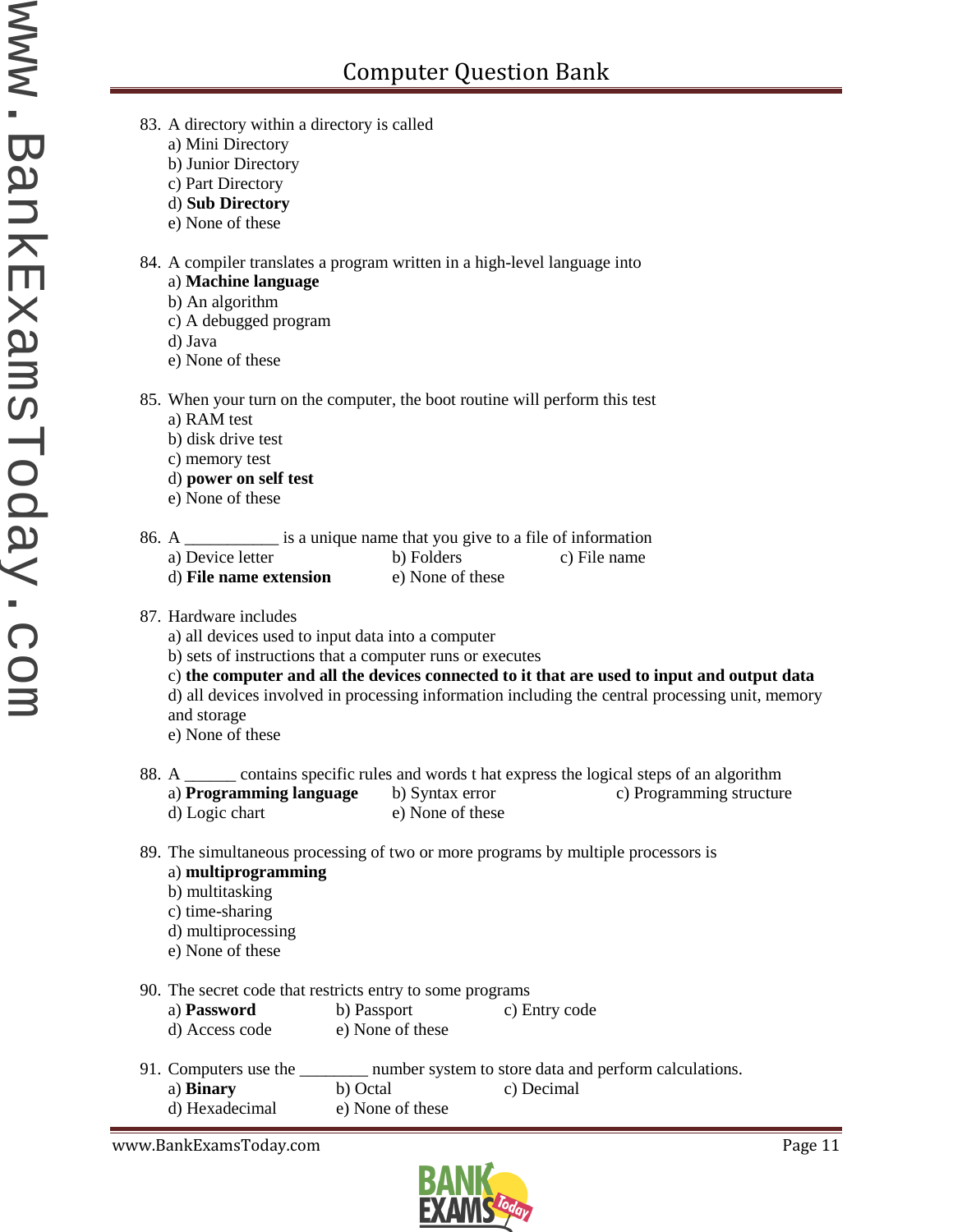- 92. The main function of the ALU is to
	- a) **perform arithmetic and logical operations**
	- b) store data and information for future use
	- c) control computer output, such as printing
	- d) monitor all computer activities
	- e) None of these
- 93. \_\_\_\_\_\_\_\_\_\_ is the process of carrying commands.
	- a) Fetching b) Storing c) **Executing** d) Decoding e) None of these
- 94. Softcopy is the intangible output, so then what is hardcopy?
	- a) The physical parts of the computer
	- b) The printed parts of the computer
	- c) **The printed output**
	- d) The physical output devices
	- e) None of these

## 95.  $A(n)$  \_\_\_\_\_\_\_\_ is a program that makes the computer easier to use

- a) utility
- b) application
- c) **operating system**
- d) network
- e) None of these
- 96. A complete electronic circuit with transistors and other electronic components on a small silicon chip is called  $a(n)$ 
	- a) workstation
	- b) CPU
	- c) magnetic disk
	- d) **integrated circuit**
	- e) None of these
- 97. Computer systems are comprised of
	- a) hardware, programs, processors, procedures and people
	- b) hardware, programs, information, people and procedures
	- c) hardware, programs, information, people and networks
	- d) **hardware, software, procedures, networks and people**
	- e) None of these
- 98. An error in a computer program
	- a) Crash b) Power Failure c) **Bug** d) Virus e) None of these
		-

- 99. What is output?
	- a) What the processor takes from the user
	- b) What the user gives to the processor
	- c) What the processor gets from the user
	- d) **What the processor gives to the user**
	- e) None of these